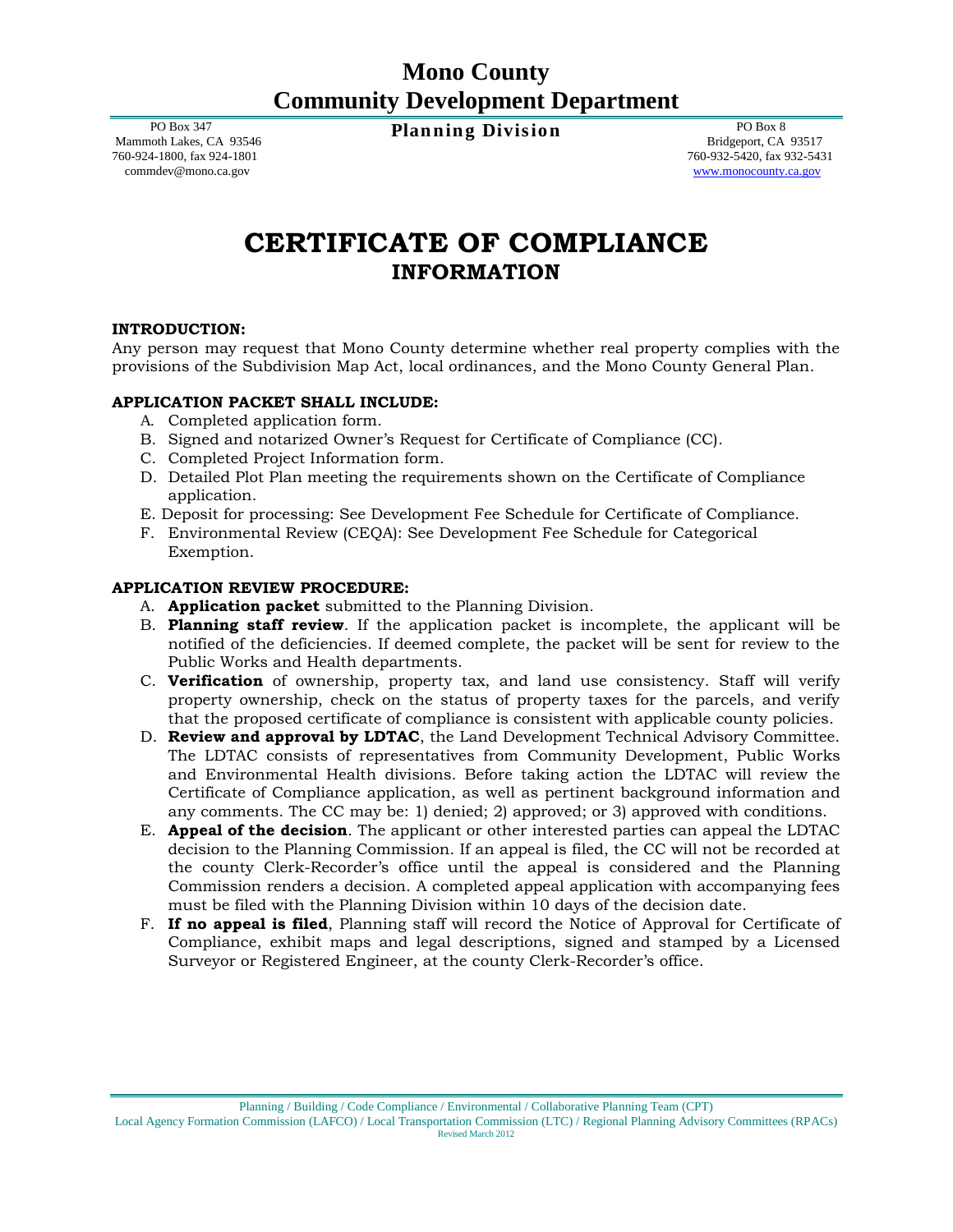Submit by Email **Print Form** 

| <b>Community Development Department</b>                                                        |                          |                                                                                             |  |  |  |
|------------------------------------------------------------------------------------------------|--------------------------|---------------------------------------------------------------------------------------------|--|--|--|
| P.O. Box 347<br>Mammoth Lakes, CA 93546<br>(760) 924-1800, fax 924-1801<br>commdev@mono.ca.gov | <b>Planning Division</b> | P.O. Box 8<br>Bridgeport, CA 93517<br>(760) 932-5420, fax 932-5431<br>www.monocounty.ca.gov |  |  |  |
| <b>CERTIFICATE OF</b><br><b>COMPLIANCE</b>                                                     | $APPLICATION # \n$       |                                                                                             |  |  |  |
|                                                                                                |                          |                                                                                             |  |  |  |
|                                                                                                |                          |                                                                                             |  |  |  |
|                                                                                                |                          |                                                                                             |  |  |  |
|                                                                                                |                          |                                                                                             |  |  |  |
|                                                                                                |                          |                                                                                             |  |  |  |
|                                                                                                |                          |                                                                                             |  |  |  |
| <b>PROJECT INFORMATION:</b>                                                                    |                          |                                                                                             |  |  |  |
| Assessor's Parcel # __________________ General Plan Land Use Designation ________              |                          |                                                                                             |  |  |  |
|                                                                                                |                          |                                                                                             |  |  |  |
|                                                                                                |                          |                                                                                             |  |  |  |

 **Mono County** 

## **APPLICATION SHALL INCLUDE**:

- A. Plot Plan Map: Reproducible plot plan map (preferably on 8.5" x 11" (maximum size 11" x 17") drawn to a legible scale which illustrates and clarifies the requested lot line modifications. The plot plan must contain sufficient detail to verify conformance with existing land use and building regulations. The plot plan must illustrate the following items where applicable: (a) existing land use designation; (b) existing and proposed lot areas; (c) existing surface and subsurface structures and improvements; (d) existing septic system & well locations; (e) streams & waterways; (f) existing/proposed easements and access routes; and (g) any unusual topographic features or other information (such as compliance with minimum setback requirements that may be pertinent to review and approval of the application.
- B. Completed Project Information Form.
- C. Application fee (see Development Fee Schedule).

 $(I/We)$  certify that  $(I/we)$  are the owners of the subject property or that  $(I/we)$  have been authorized by the owners to process this application.

Signature: Date: Date: Date: Date: Date: Date: Date: Date: Date: Date: Date: Date: Date: Date: Date: Date: Date: Date: Date: Date: Date: Date: Date: Date: Date: Date: Date: Date: Date: Date: Date: Date: Date: Date: Date: D

 $\overline{a}$ 

Planning / Building / Code Compliance / Environmental / Collaborative Planning Team (CPT)

Local Agency Formation Commission (LAFCO) / Local Transportation Commission (LTC) / Regional Planning Advisory Committees (RPACs) Revised September 2008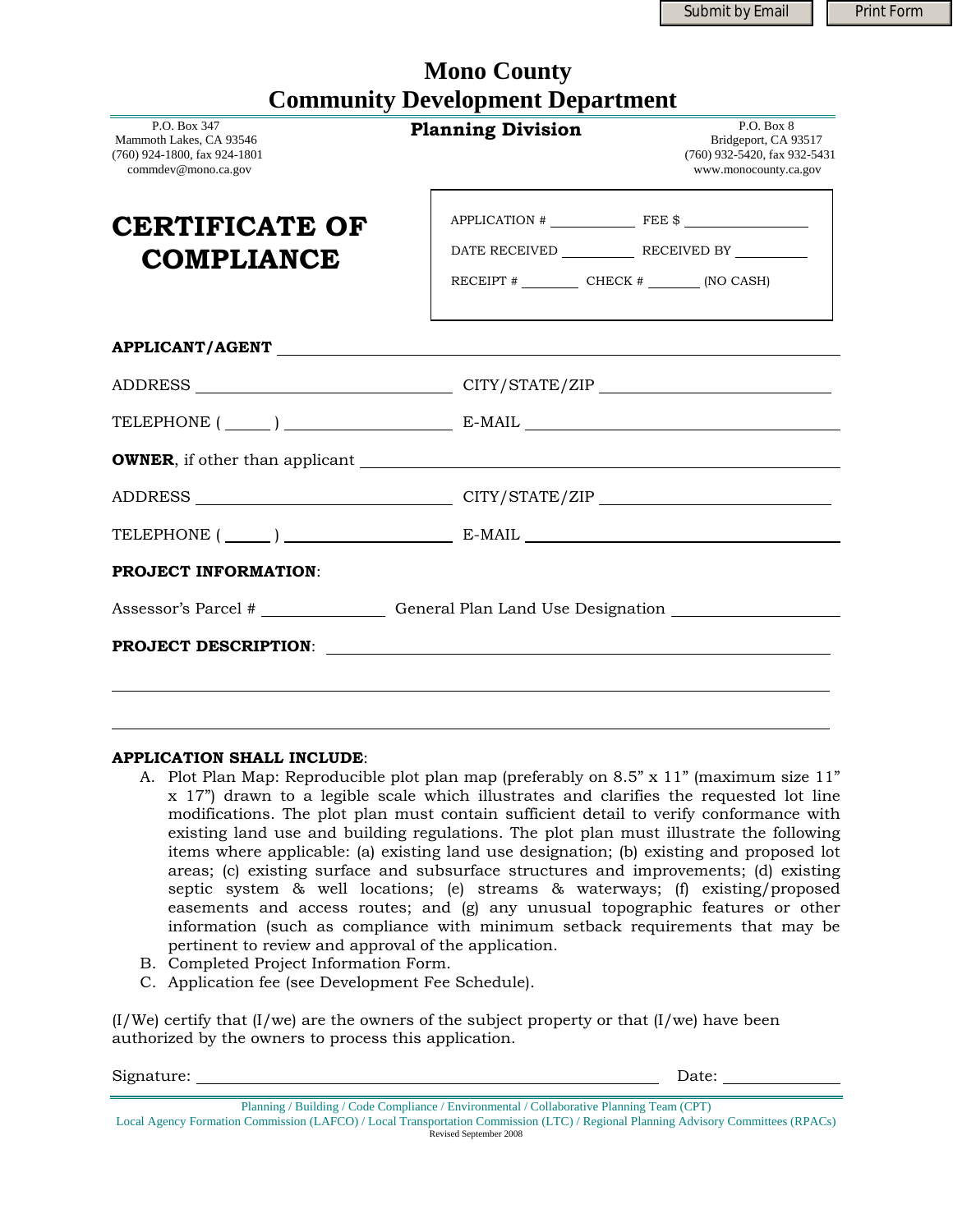#### **RECORDING REQUESTED BY**

Community Development Department

#### **AND WHEN RECORDED MAIL TO**

Mono County Planning Division P.O. Box 8 Bridgeport, CA 93517

*S PACE ABOVE THIS LINE FOR RECORDER'S US E ONLY*

## **OWNER'S REQUEST FOR CERTIFICATE OF COMPLIANCE**

## **ASSESSOR'S PARCEL NUMBER(S) SUBJ ECT TO CERTIFICATE OF COMPLIANCE**:

#### **SIGNATURE OF RECORD TITLE OWNERS**.

ı

This document will be recorded. All record title owners must sign below and their signatures must appear as reflectedon the recorded deeds. **NOTE: All signatures must be notarized.** 

(I/ we) hereby attest by our signature(s) hereon that  $(I/we)$  (am/ are) all the record title (owner/ owners) of the above-referenced real property.

 $(I/we)$  hereby attest by our signature(s) hereon that  $(I/we)$  have initiated this Certificate of Compliance and are requesting that Mono County record this notice with the approval.

|       | Name: Signature must be notarized. | Date:                 |
|-------|------------------------------------|-----------------------|
|       | Name: Signature must be notarized. | Date: $\qquad \qquad$ |
| Name: | Signature must be notarized.       |                       |
|       | Name: Signature must be notarized. | Date:                 |
| Name: | Signature must be notarized.       | Date: $\qquad \qquad$ |

Planning / Building / Code Compliance / Environmental / Collaborative Planning Team (CPT)

Local Agency Formation Commission (LAFCO) / Local Transportation Commission (LTC) / Regional Planning Advisory Committees (RPACs) Revised September 2006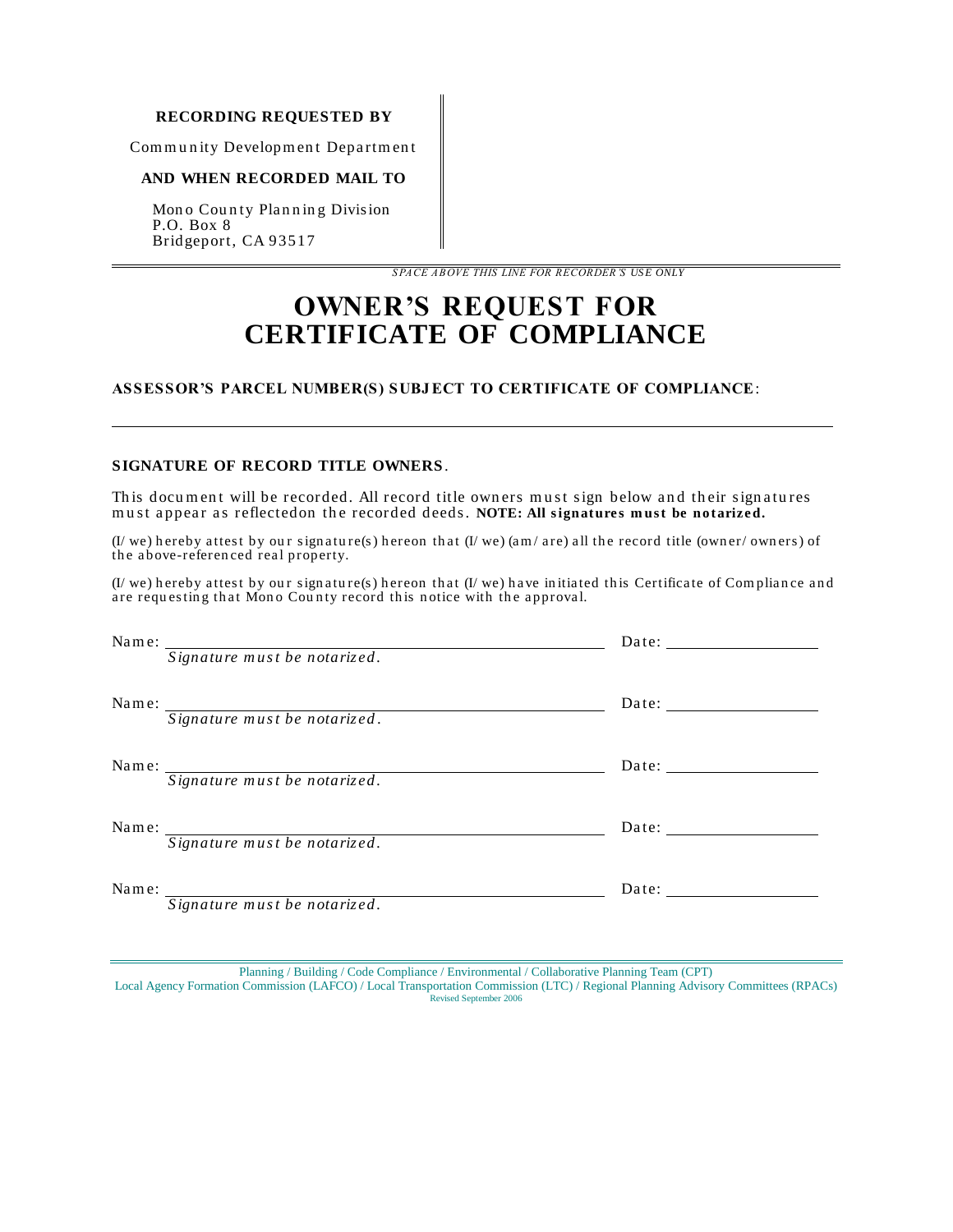## **Mono County Community Development Department**

 P.O. Box 347 Mammoth Lakes, CA 93546 (760) 924-1800, fax 924-1801 commdev@mono.ca.gov

**Planning Division** P.O. Box 8

 Bridgeport, CA 93517 (760) 932-5420, fax 932-5431 [www.monocounty.ca.gov](http://www.monocounty.ca.gov/)

# **PROJECT INFORMATION**

(To be completed by applicant or representative)

NOTE: Please answer all questions as accurately and completely as possible to avoid potential delays in processing. Attach additional sheets if necessary.

| I. | <b>TYPE OF PROJECT</b> (check any permit(s) requested):                                                                                                                                        |
|----|------------------------------------------------------------------------------------------------------------------------------------------------------------------------------------------------|
|    | $\Box$ Director Review $\Box$ Use Permit $\Box$ Lot Line Adjustment $\Box$ Land Division (4 or fewer)<br>$\Box$ Subdivision $\Box$ Specific Plan $\Box$ Variance $\Box$ General Plan Amendment |
|    | APPLICANT                                                                                                                                                                                      |
|    |                                                                                                                                                                                                |
|    |                                                                                                                                                                                                |
|    |                                                                                                                                                                                                |
|    | Has your project been described in detail in the project application? Yes $\square$ No $\square$                                                                                               |
|    | Please Specify:<br>Number of Units_______________ Building Height/# of floors______________________<br>Number of Buildings ________ Density (units/acre) ______________________________        |
|    | Total lot coverage/impervious surface (sq. ft. & %) _____________<br>a. Buildings (first-floor lot coverage /sq. ft. & %) ___________                                                          |
|    | Landscaping/screening and fencing:<br>a. Landscaping (sq. ft. & %) $\frac{1}{2}$<br>b. Undisturbed (sq. ft. $\& \frac{\%}{\%}$ )                                                               |
|    | Total parking spaces provided:                                                                                                                                                                 |
| П. | <b>SITE PLAN</b><br>Are all existing and proposed improvements shown on the Plot Plan (see attached Plot<br>Plan Requirements)? Yes $\Box$ No $\Box$                                           |

## **III. ENVIRONMENTAL SETTING**

Use one copy of the Tentative Map or Plot Plan as needed to show any necessary information. Attach photographs of the site, if available.

*More on back…*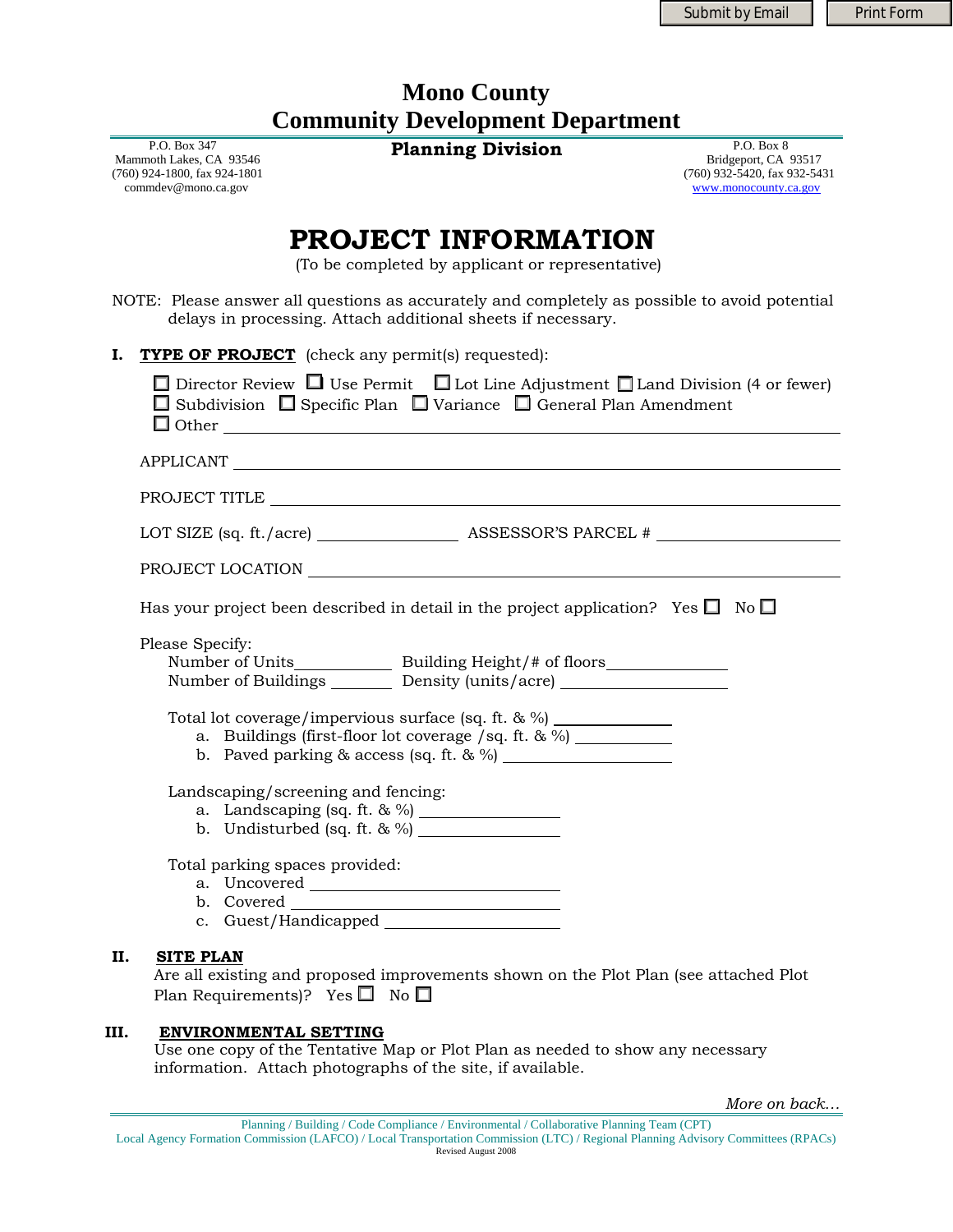1. VICINITY MAP:

 Attach a copy of assessor's parcel pages or a vicinity map showing the subject property in relation to nearby streets and lots or other significant features.

2. EXISTING DEVELOPMENT:

Vacant  $\Box$  If the site is developed, describe all existing uses/improvements such as structures, roads, etc. Does the Plot Plan show these uses? Yes  $\Box$  No  $\Box$ 

|                        | 3. ACCESS/CIRCULATION:<br>Name of Street Frontage(s) ________<br>Paved $\Box$ Dirt $\Box$ No existing access $\Box$<br>Are there any private roads, drives or road easements on/through the property?<br>$Yes \Box No \Box$<br>Has an encroachment permit been submitted to Public Works or Caltrans? Yes $\Box$<br>$\overline{N}$ o $\Box$<br>Does the property have any existing driveways or access points? Yes $\Box$ No $\Box$<br>Are any new access points proposed? Yes $\square$ No $\square$ |                                                                                                                 |  |  |
|------------------------|-------------------------------------------------------------------------------------------------------------------------------------------------------------------------------------------------------------------------------------------------------------------------------------------------------------------------------------------------------------------------------------------------------------------------------------------------------------------------------------------------------|-----------------------------------------------------------------------------------------------------------------|--|--|
|                        | Does the Plot Plan show the driveways or access points? Yes $\Box$ No $\Box$<br>Describe the number and type of vehicles associated with the project                                                                                                                                                                                                                                                                                                                                                  |                                                                                                                 |  |  |
| 4. ADJACENT LAND USES: | A. Describe the existing land use(s) on adjacent properties. Also note any major man-made<br>or natural features (i.e., highways, stream channels, number and type of structures, etc.).<br>LAND USE                                                                                                                                                                                                                                                                                                  |                                                                                                                 |  |  |
|                        | ${\hbox{North}} \hspace{20pt} \rule{20pt}{2.5ex}$                                                                                                                                                                                                                                                                                                                                                                                                                                                     | South Lawrence and the second service of the service of the service of the service of the service of the series |  |  |
|                        |                                                                                                                                                                                                                                                                                                                                                                                                                                                                                                       |                                                                                                                 |  |  |
|                        | B. Will the proposed project result in substantial changes in pattern, scale or character of<br>use in the general area? Yes $\Box$ No $\Box$ If YES, how does the project propose to lessen<br>potential adverse impacts to surrounding uses? _________________________________                                                                                                                                                                                                                      |                                                                                                                 |  |  |
| 5.                     | SITE TOPOGRAPHY:<br>Is the site on filled land? Yes $\Box$ No $\Box$ Describe the site's topography (i.e., landforms,                                                                                                                                                                                                                                                                                                                                                                                 |                                                                                                                 |  |  |
| 6.                     | DRAINAGES:<br>A. Describe existing drainage ways or wetlands on or near the project site (i.e., rivers,<br>creeks and drainage ditches 12" or deeper and/or within 30' of the property)                                                                                                                                                                                                                                                                                                               |                                                                                                                 |  |  |
|                        | B. Are there any drainage easements on the parcel? Yes $\Box$ No $\Box$                                                                                                                                                                                                                                                                                                                                                                                                                               |                                                                                                                 |  |  |
|                        | C. Will the project require altering any streams or drainage channels? Yes $\square$ No $\square$ If<br>YES, contact the Department of Fish and Game for a stream alteration permit. IF YES TO<br>ANY OF THE ABOVE, show location on plot plan and note any alteration or work to be<br>done within 30 feet of the stream or drainage.                                                                                                                                                                |                                                                                                                 |  |  |
|                        | 7. VEGETATION:                                                                                                                                                                                                                                                                                                                                                                                                                                                                                        | A. Describe the site's vegetation and the percentage of the site it covers (map major areas                     |  |  |

B. How many trees will need to be removed?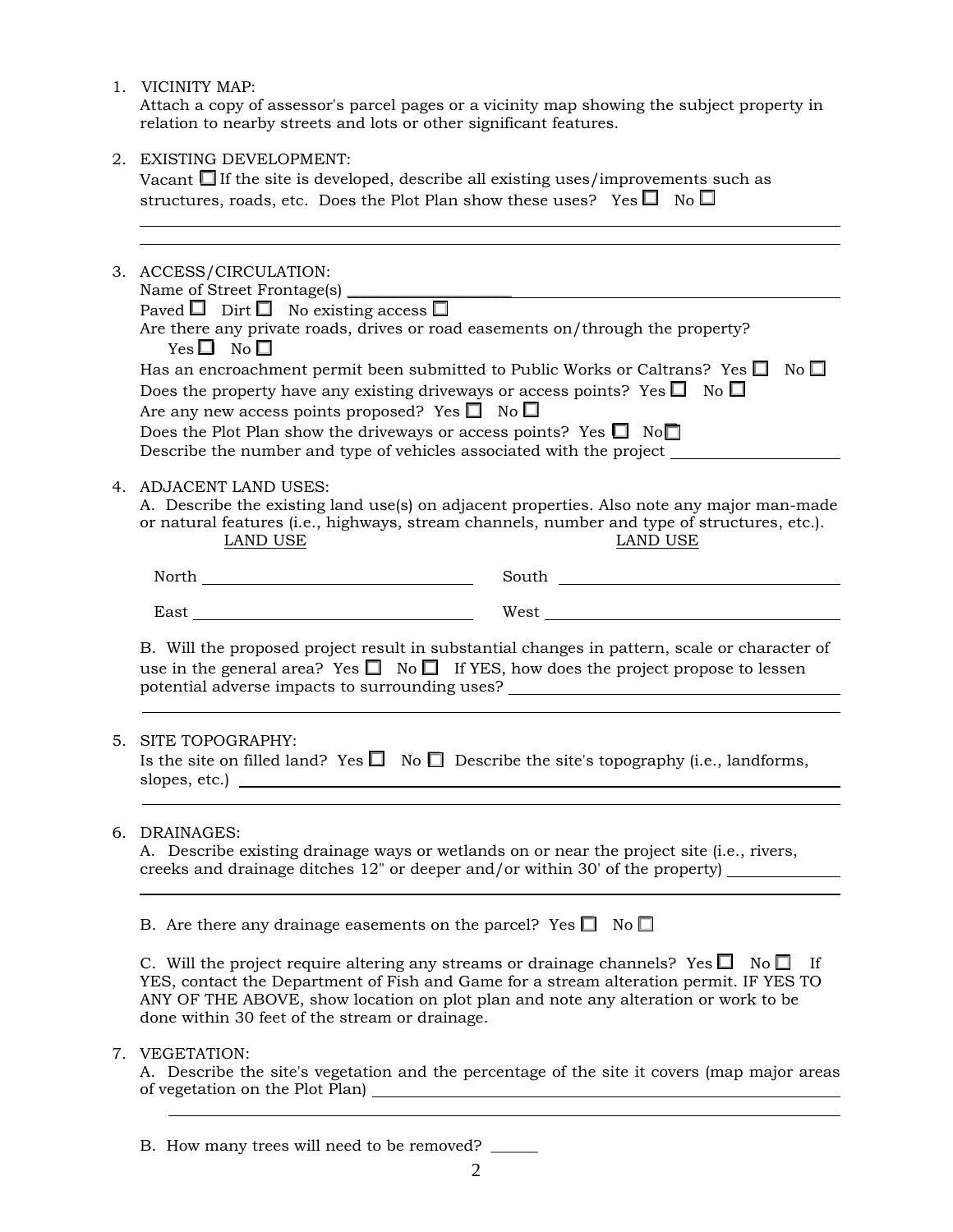- C. Are there any unique, rare or endangered plant species on site? Yes  $\Box$  No  $\Box$
- D. Has the site been used for the production of agricultural crops/trees or grazing/pasture land in the past or at the present time? Yes  $\Box$  No  $\Box$
- E. Is landscaping/planting of new vegetation proposed? Yes  $\Box$  No  $\Box$
- 8. WILDLIFE:
	- A. Will the project impact existing fish and wildlife? Yes  $\Box$  No  $\Box$  Describe existing fish and wildlife on site and note any proposed measures (if any) to avoid or mitigate impacts to fish and wildlife
	- B. Are there any unique, rare or endangered animal species on site? Yes  $\square$  No  $\square$

## 9. CULTURAL RESOURCES:

A. Are there any cemeteries, structures or other items of historical or archaeological interest on the property? Yes  $\Box$  No  $\Box$  Specify

## 10. SITE GRADING:

- A. Will more than 10,000 square feet of site area be cleared and/or graded?  $Yes \Box No \Box If Yes, how much?$
- B. Will the project require any cuts greater than 4' or fills greater than 3'? Yes  $\Box$  No  $\Box$
- C. Will the project require more than 200 cubic yards of cut or fill? Yes  $\Box$  No  $\Box$  If YES, how much? If YES to A, B or C, contact the Department of Public Works for a grading permit.
- D. Will site grading of 10% or more occur on slopes? Yes  $\Box$  No  $\Box$
- E. Note any measures to be taken to reduce dust, prevent soil erosion, or the discharge of earthen material off site or into surface waters

## 11. AIR QUALITY:

- A. Will the project have wood-burning devices? Yes  $\Box$  No  $\Box$  If YES, how many?
- B. What fuel sources will the proposed project use? Wood  $\Box$  Electric  $\Box$  Propane/Gas  $\Box$
- C. Will the proposal cause dust, ash, smoke, fumes or odors in the vicinity? Yes  $\Box$  No  $\Box$

## 12. VISUAL/AESTHETICS:

- A. How does the proposed project blend with the existing surrounding land uses?
- B. How does the proposed project affect views from existing residential/commercial developments, public lands or roads?

C. If outdoor lighting is proposed, describe the number, type and location

## 13. NATURAL HAZARDS:

- A. Is the site known to be subject to geologic hazards such as earthquakes, landslides, mudslides, ground failure, flooding, avalanche or similar hazards? Yes  $\Box$  No  $\Box$  (Circle applicable hazard[s]).
- B. Will any hazardous waste materials such as toxic substances, flammables or explosives be used or generated? Yes  $\Box$  No  $\Box$
- C. Does the project require the disposal or release of hazardous substances? Yes  $\square$  No  $\square$
- D. Will the project generate significant amounts of solid waste or litter? Yes  $\Box$  No  $\Box$